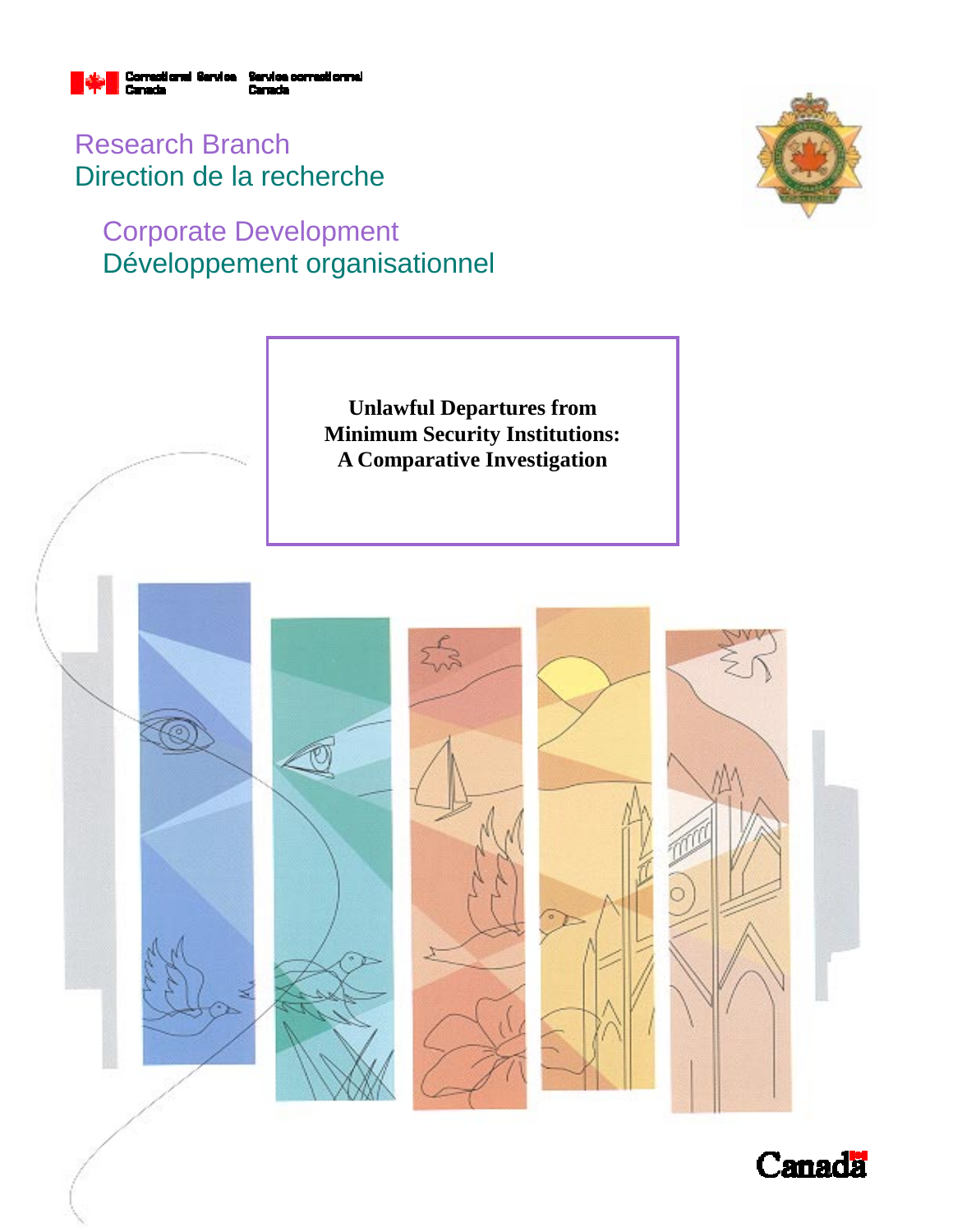# **Unlawful Departures from Minimum Security Institutions: A Comparative Investigation**

Joseph C. Johnston Laurence L. Motiuk

Research and Statistics Branch Correctional Service Canada

This report is also available in French. Ce rapport est également disponible en Français. It is available from the Communications Branch, Correctional Service of Canada, 340 Laurier Avenue West, Ottawa, Ontario, K1A 0P9.

April, 1992 **N°. R-27**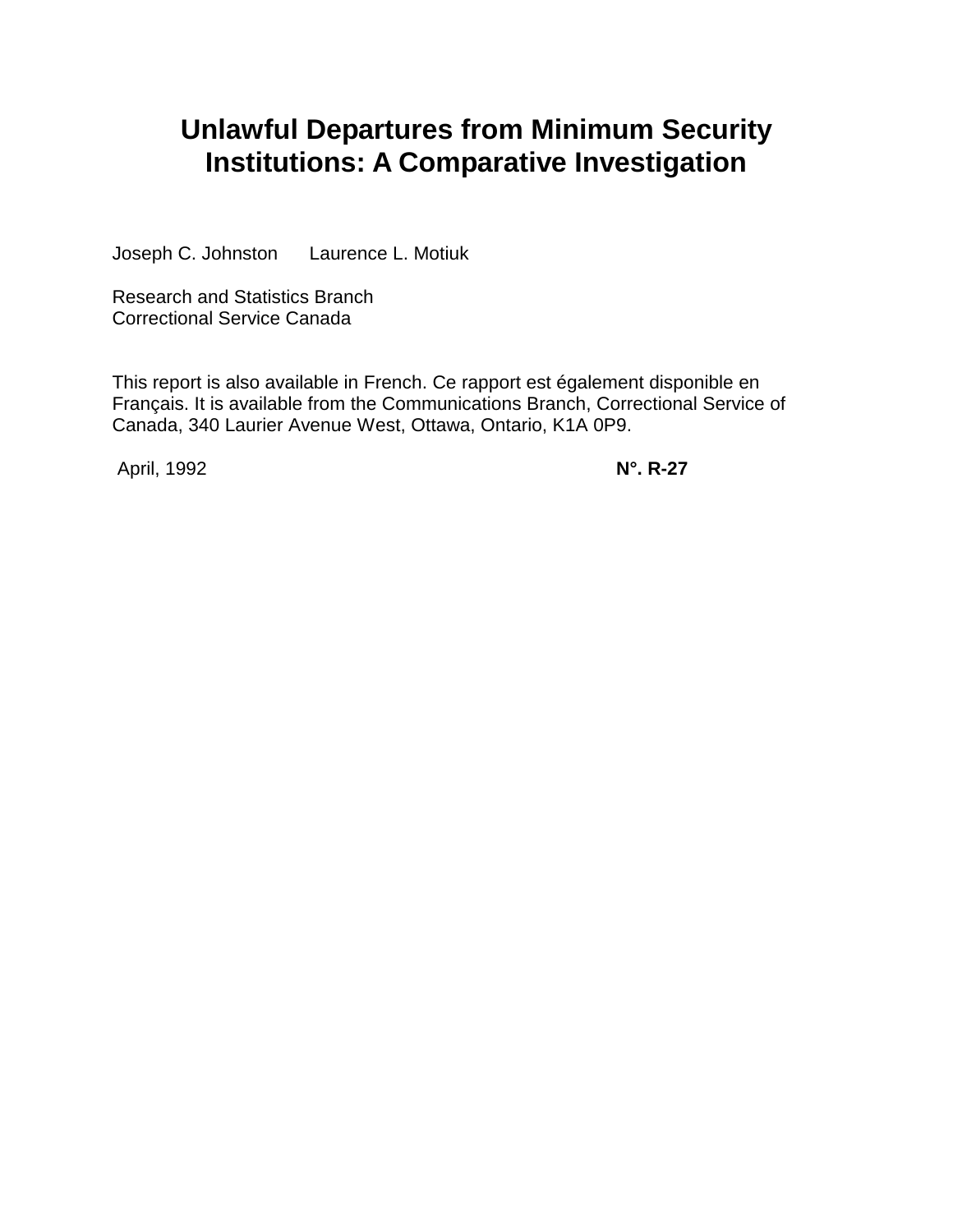# **Acknowledgements**

Once again, we would like to extend our thanks to the Custody and Control Division at National Headquarters for providing us with security-related data for this investigation. Ray Belcourt, Sue Seguin and Colette Cousineau of the Research and Statistics Branch also deserve credit for the valuable information they provided. In addition, we wish to express our appreciation to Irving Kulik and Frank Porporino for their full support of this project. Without the aforementioned assistance, this research could never have been completed.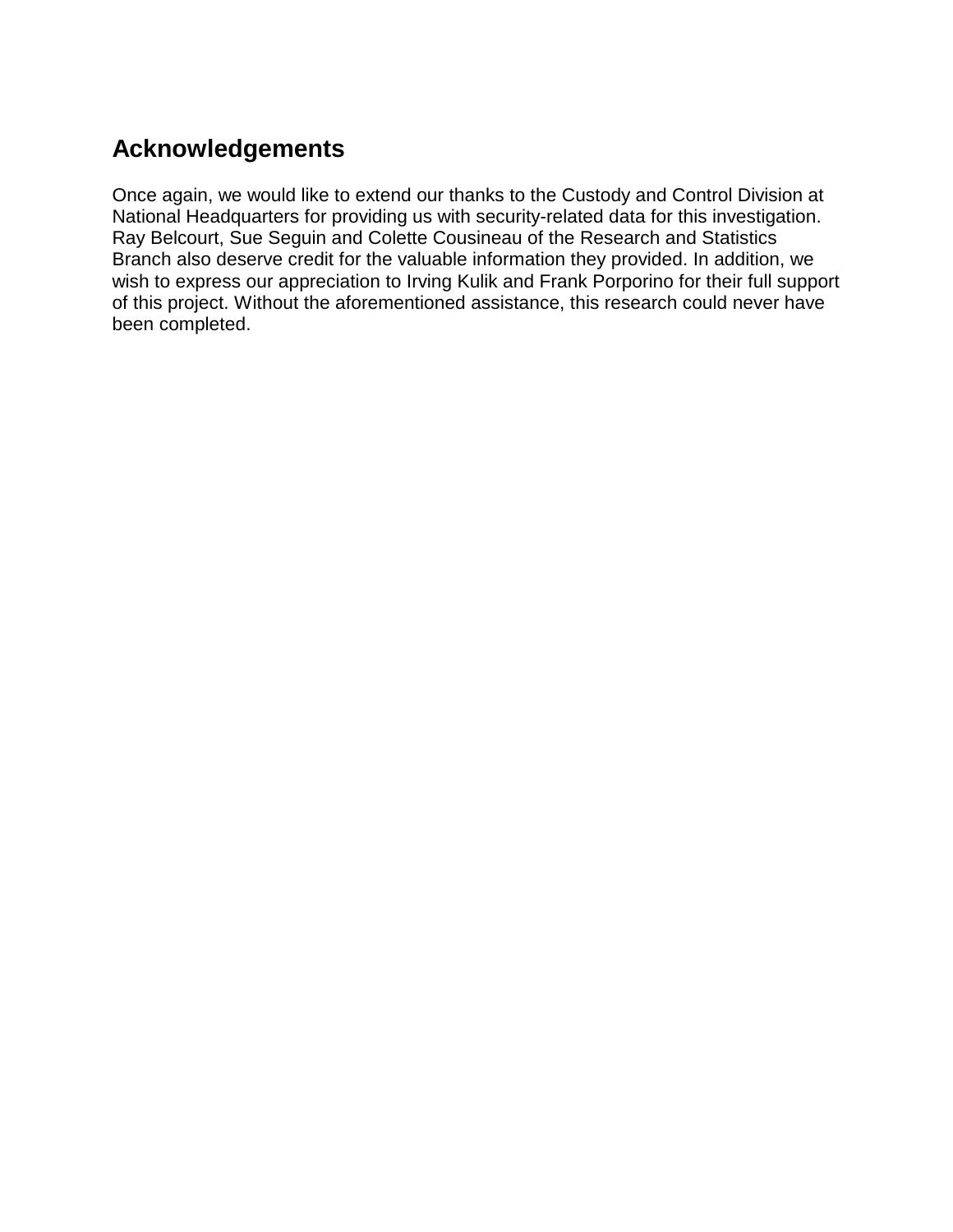# **Executive Summary**

This report, the second in a series on unlawful departures from minimum security facilities compares a group of 'walkaways' to a matched sample of similarly situated offenders who had remained in federal custody. While the first report examined both the "static" (e.g., criminal history) and "dynamic" or situational factors (e.g., personal crises) involved in 'walkaways', a third and final report will examine outcome information (i.e., capture, reclassification, recidivism).

The present investigation is basically an extension of the initial study which found that 'walkaways' were young, single, serving sentences of under four years for propertyrelated offenses, had lengthy criminal records and histories of security incidents while in federal custody. In addition, a systematic review of 'walkaways' file documentation revealed that they were unlikely to have completed high school, had unstable employment records, have criminal associations and suffer from alcohol/drug problems.

Although the results of the initial study profiled 'walkaways' as forming a relatively high risk/high need group of offenders, it was clear that a comparative investigation (i.e., with offenders who had remained in custody) would have to be conducted before arriving at any definitive conclusions. In order to conduct the second study, a matched sample of 70 federal offenders who were similarly situated in minimum security institutions but had remained in custody ('non-walkaways') was randomly selected from the available population in the Ontario region. The matching criteria used for this comparative investigation consisted of the following: 1) date of admission into federal custody, 2) sentence length and 3) minimum security placement during the same time period.

Using the matching criteria, no significant differences were found between 'walkaways' and 'non-walkaways' with respect to sentence length, amount of time (days in) spent in custody before being transferred to a minimum security facility, and amount of time (days in) between placement in minimum security and warrant expiry date. Given that the 'non-walkaway' sample did not significantly differ from the 'walkaways' on any of the matching variables, it was decided that they could be used as a comparison group against whom analyses could be conducted.

Comparisons between 'walkaways' and 'non-walkaways' were conducted using the following: 1) general demographics, 2) criminal records, 3) prison incident history and 4) offender classification. The results of the comparative analyses revealed that 'walkaways' could not be distinguished from 'non-walkaways' on marital status or race. Also, there was a similar proportion of cases in both groups whose major admitting offence(s) was violent and who were serving their first federal term.

Of special interest were the comparisons made between 'walkaways' and 'nonwalkaways' on criminal records and prison incident history. Comparative analyses demonstrated that 'walkaways' had significantly more criminal convictions on record than 'non- walkaways'. Moreover, the 'walkaway' sample was found to have significantly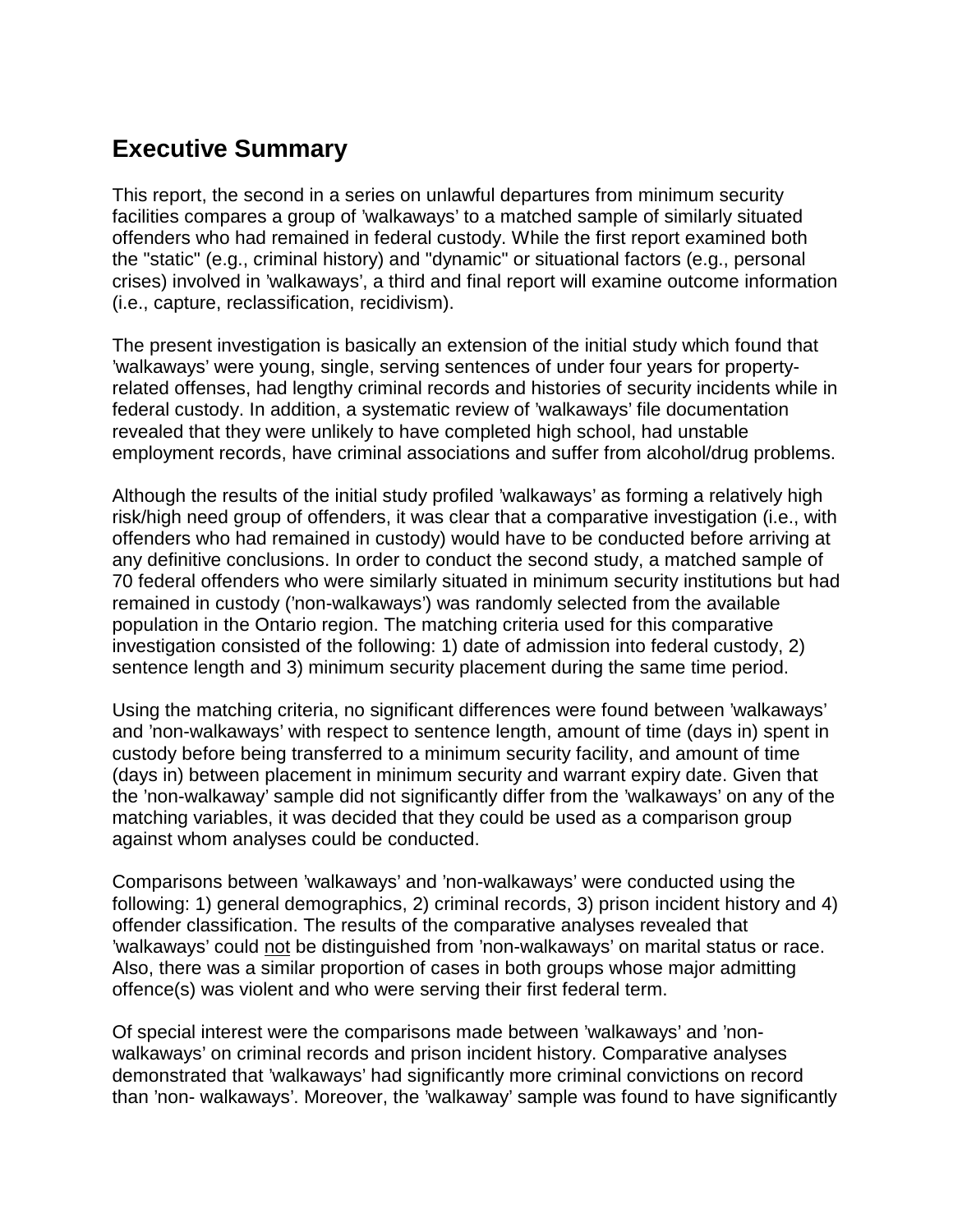more criminal convictions for previous escapes and being Unlawfully at Large. It is perhaps worthwhile mentioning that the 'walkaways' also had more than double the number of convictions for Break and Enter offences. Interestingly, 'non-walkaways' had significantly more convictions for impaired driving and drug-related offenses than those who had unlawfully departed from minimum security facilities.

In examining the prison incident history of the two samples, it was found that 'walkaways' had significantly more security incidents while in federal custody than 'nonwalkaways'. It is noteworthy that nearly three out of four offenders in the 'walkaway' sample had at least one security-related incident and more than a third had been involved in three or more incidents. While this study found that 'walkaways' were involved in three times as many incidents as 'non-walkaways', the 'walkaways' were also discovered to have been involved in more incidents of violence, contraband and escape while in federal custody.

After having retrospectively administered the Custody Rating Scale and the Statistical Information on Recidivism scale to both 'walkaway' and 'non-walkaway' groups, the 'walkaways' were found to be rated as requiring higher levels of custody and scored as poorer risks for recidivism. Upon closer examination of Custody Rating Scale subscale scores (i.e., Institutional Adjustment and Security Risk), it was found that 'walkaways' were significantly at higher risk for adjustment problems while in prison relative to their 'non-walkaway' counterparts.

Using discriminant analysis, a statistical technique in which linear combinations of variables are used to distinguish between two or more categories of cases (i.e., 'walkaway' and 'non-walkaway'), we evaluated a prediction model based upon the following set of variables: age, criminal conviction record, prison incident history and classification scores. The overall classification rate was found to be nearly 81% ( $n =$ 113). This means that using a prediction model in this study we could correctly identify eight out of ten offenders as either a 'walkaway' ( $n = 59$ ) or 'non-walkaway' ( $n = 54$ ) case. Moreover, the classification results table showed that the analysis was most successful in classifying cases from the 'walkaway' group (84.3%).

Although this second study was limited to an examination of "static" (e.g., criminal history) factors, it confirms the findings of the initial study in that those offenders who unlawfully depart from minimum security settings appear to be high risk for adjustment problems while in prison and re-offending in the community. Perhaps most noteworthy in this investigation was the finding that objective intake assessment procedures for classifying criminal offenders could differentiate between those who remain in custody from those who unlawfully depart from custody. It would appear that this study has also served to demonstrate the relative efficacy of these classification instruments in meeting important correctional objectives.

In conclusion, the findings suggest that objective classification instruments administered upon intake to prison, and the development of efficient and valid assessment procedures specifically adapted for inmates nearing release, would increase our ability to identify those offenders who are likely to experience adjustment difficulties while in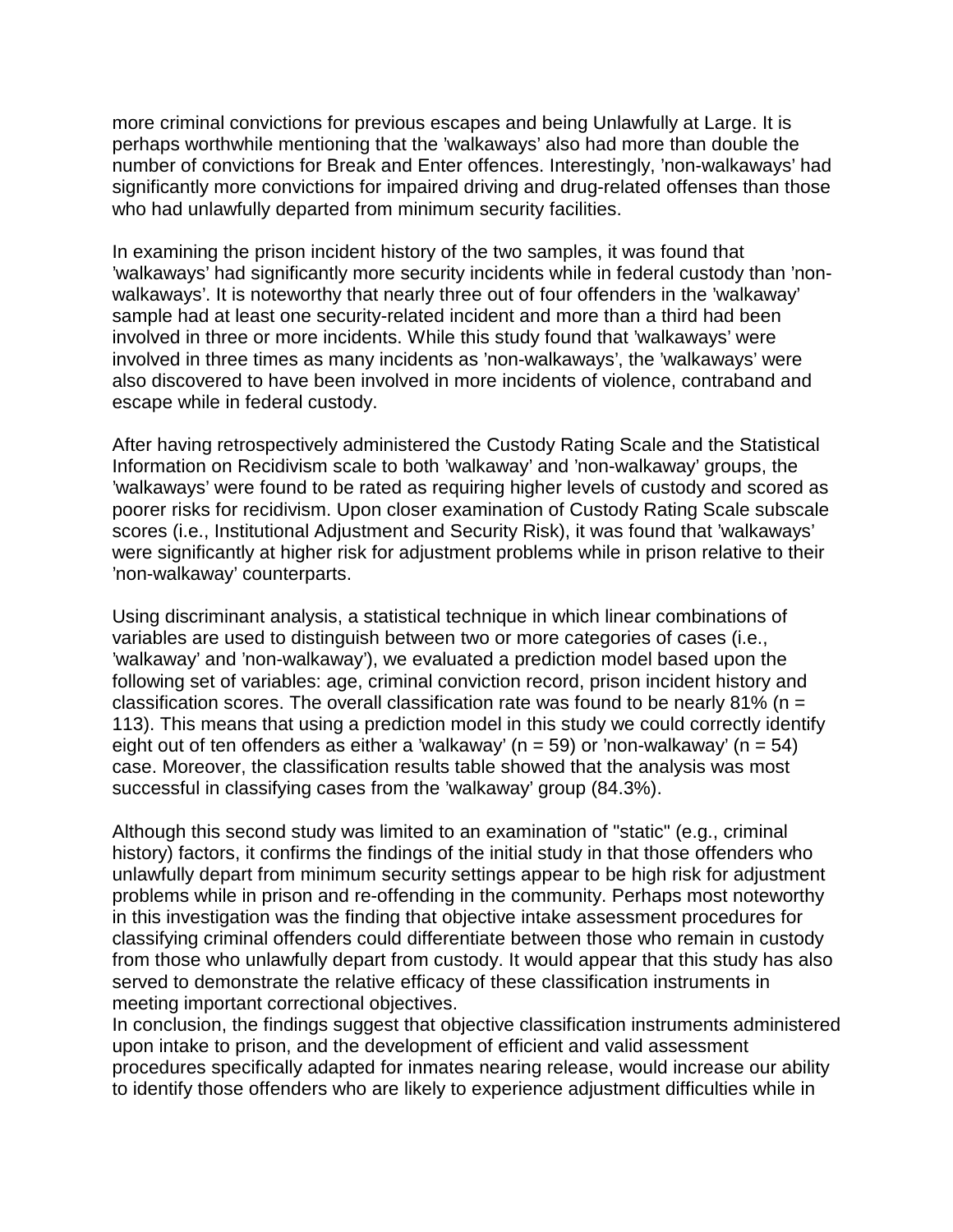minimum security facilities. Once identified, case management practices (i.e., intensive supervision and augmented service delivery) which have been adopted for managing high risk offenders in the community could be similarly applied to higher risk cases in minimurn security settings.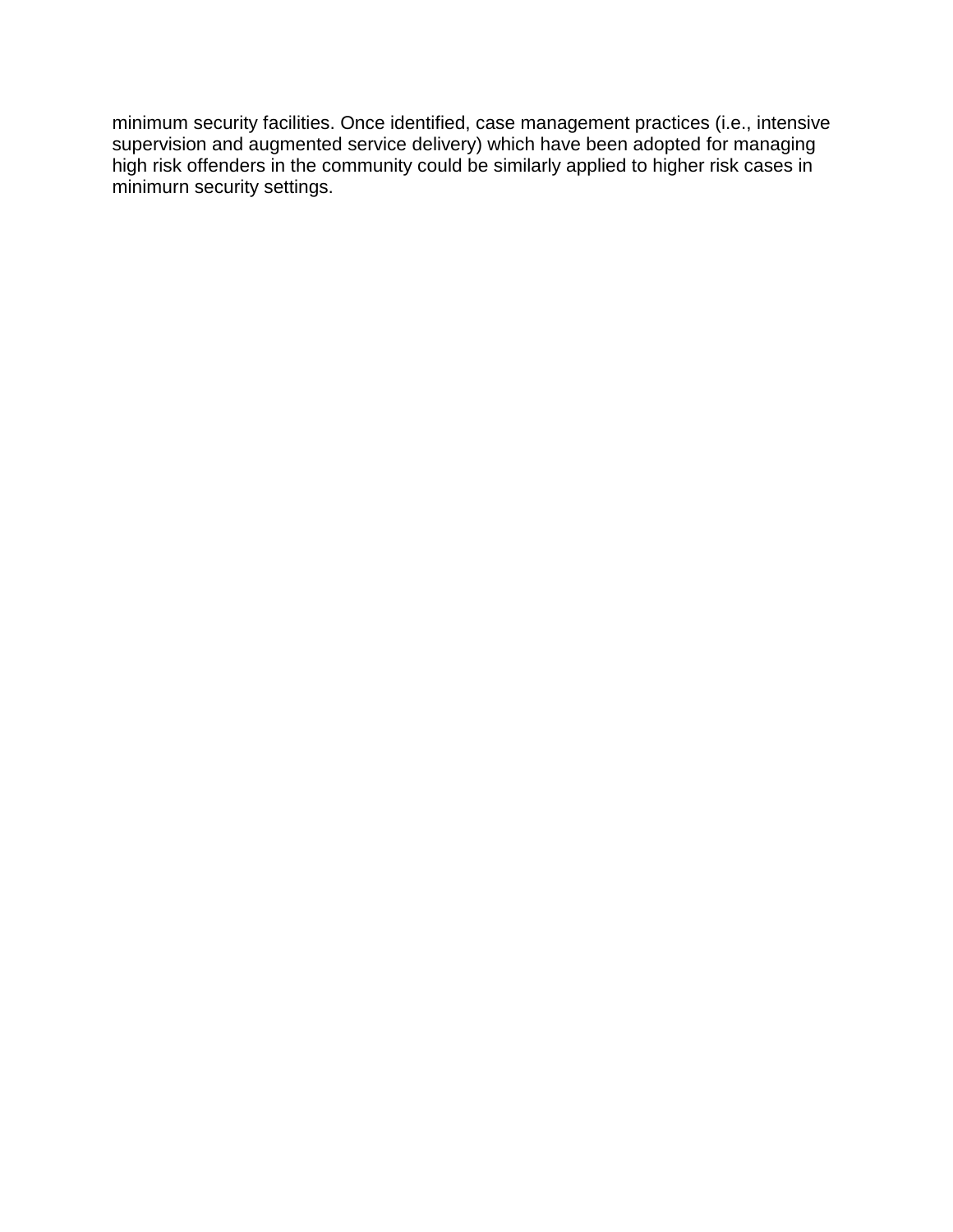# **Table Of Contents**

| UNLAWFUL DEPARTURES FROM MINIMUM SECURITY INSTITUTIONS: A<br><b>COMPARATIVE INVESTIGATION</b>                                                                                                                                                                                                                                                                                                                                                                                                                                 | 1                                                                    |
|-------------------------------------------------------------------------------------------------------------------------------------------------------------------------------------------------------------------------------------------------------------------------------------------------------------------------------------------------------------------------------------------------------------------------------------------------------------------------------------------------------------------------------|----------------------------------------------------------------------|
| <b>Acknowledgements</b>                                                                                                                                                                                                                                                                                                                                                                                                                                                                                                       | $\mathbf{2}$                                                         |
| <b>Executive Summary</b>                                                                                                                                                                                                                                                                                                                                                                                                                                                                                                      | $\mathbf{3}$                                                         |
| I. Introduction                                                                                                                                                                                                                                                                                                                                                                                                                                                                                                               | $\overline{7}$                                                       |
| <b>II. Present Study</b>                                                                                                                                                                                                                                                                                                                                                                                                                                                                                                      | 8                                                                    |
| III. Method<br>Subjects<br><b>Matching Procedure</b><br>Table 1. -- Group Comparisons: Matching Variables<br><b>Data Gathering Process</b>                                                                                                                                                                                                                                                                                                                                                                                    | 9<br>$\boldsymbol{9}$<br>$\boldsymbol{9}$<br>9<br>10                 |
| <b>IV. Results</b><br>A. General Demographics<br>Table 2. -- Group Comparisons: General Demographics<br><b>B. Criminal Conviction Record</b><br>Table 3. -- Group Comparisons: Criminal Conviction Record<br>C. Prison Incident History<br>Table 4. -- Group Comparisons: Prison Incident History<br>Table 5. -- Group Comparisons: Type of Prison incidents<br>D. Offender Classification<br>Table 6. -- Group Comparisons: Classification Systems<br>E. Prediction Model<br>Table 7. -- Group Comparisons: Prediction Model | 10<br>11<br>11<br>11<br>12<br>13<br>13<br>13<br>13<br>14<br>14<br>15 |
| <b>V. Discussion</b>                                                                                                                                                                                                                                                                                                                                                                                                                                                                                                          | 16                                                                   |
| <b>VI. References</b>                                                                                                                                                                                                                                                                                                                                                                                                                                                                                                         | 19                                                                   |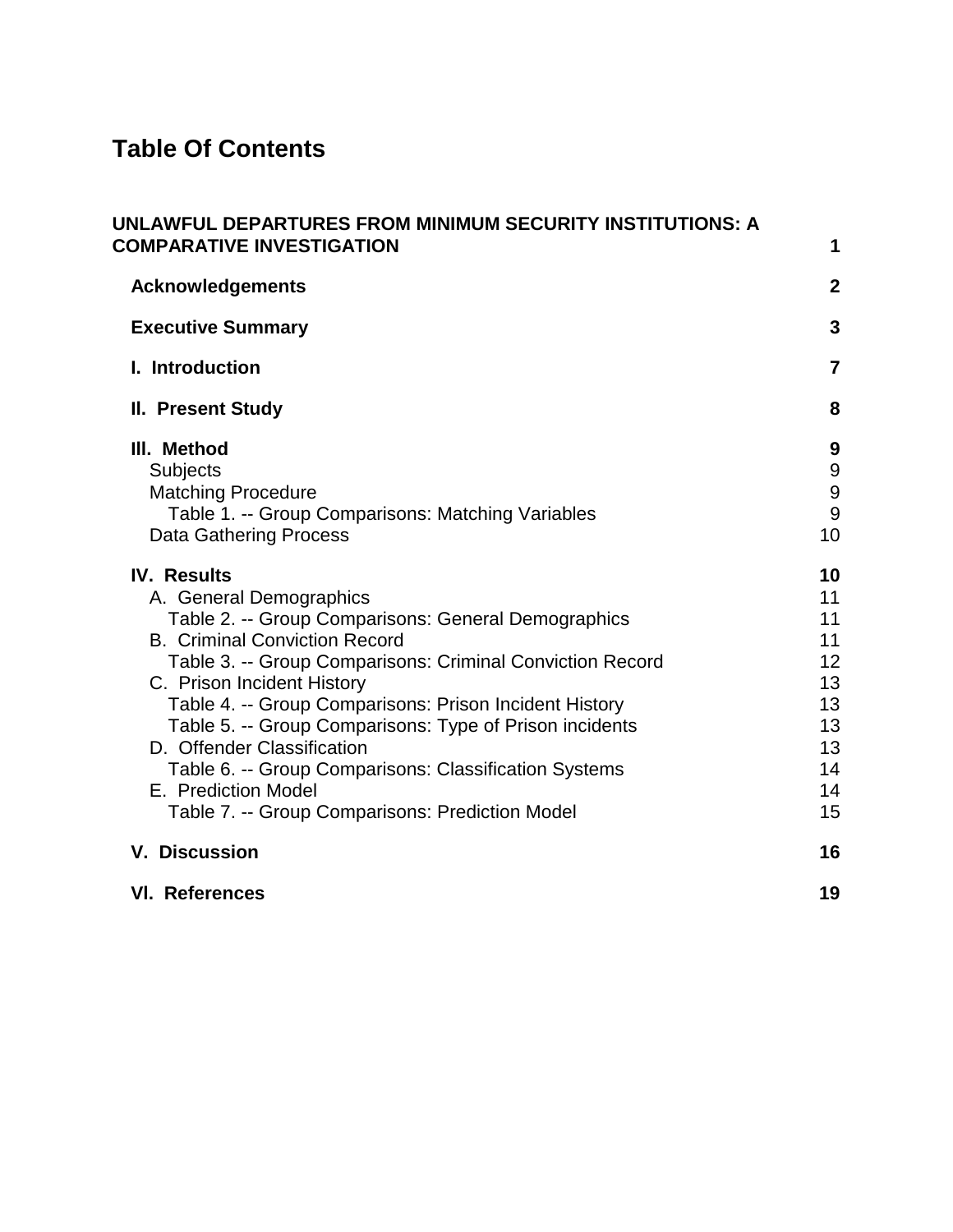#### UNLAWFUL DEPARTURES FROM MINIMUM SECURITY INSTITUTIONS: A COMPARATIVE INVESTIGATION

# **I. Introduction**

 There have been only a few correctional studies examining unlawful departures from minimum security facilities (Camp & Camp, 1987). Perhaps the paucity of research in this area is due in part to the lack of drama that is inherent in having simply slipped away from custody on foot, as opposed to the daring feats associated with escapes (i.e., scaling walls, hiding in a truck). Nonetheless, the risk an offender poses for a 'walkaway' from minimum security facilities is still an area of critical concern to those tasked with managing offenders in these settings. For the most part, minimum security facilities are open environments which are resourced to provide offenders with programming opportunities to ease the transition from higher security settings to the community. Criminal offenders placed in these facilities are deemed to be manageable risks and are often nearing their release. In some cases, these individuals may be already on some form of conditional release.

 The reasons offenders walk away appear to span a variety of personal, interpersonal and situational problems (Guenther, 1983; Murphy, 1984; Sturrock, Porporino, & Johnston, 1990). Recently, we found that some of the most important factors underlying 'walkaways' were the following: family problems, boredom, program unavailability, threats or muscling from other inmates, and intoxication (Johnston & Motiuk, 1992). However, before arriving at any definitive conclusions concerning the 'walkaway' phenomena it was determined that a comparative investigation was required.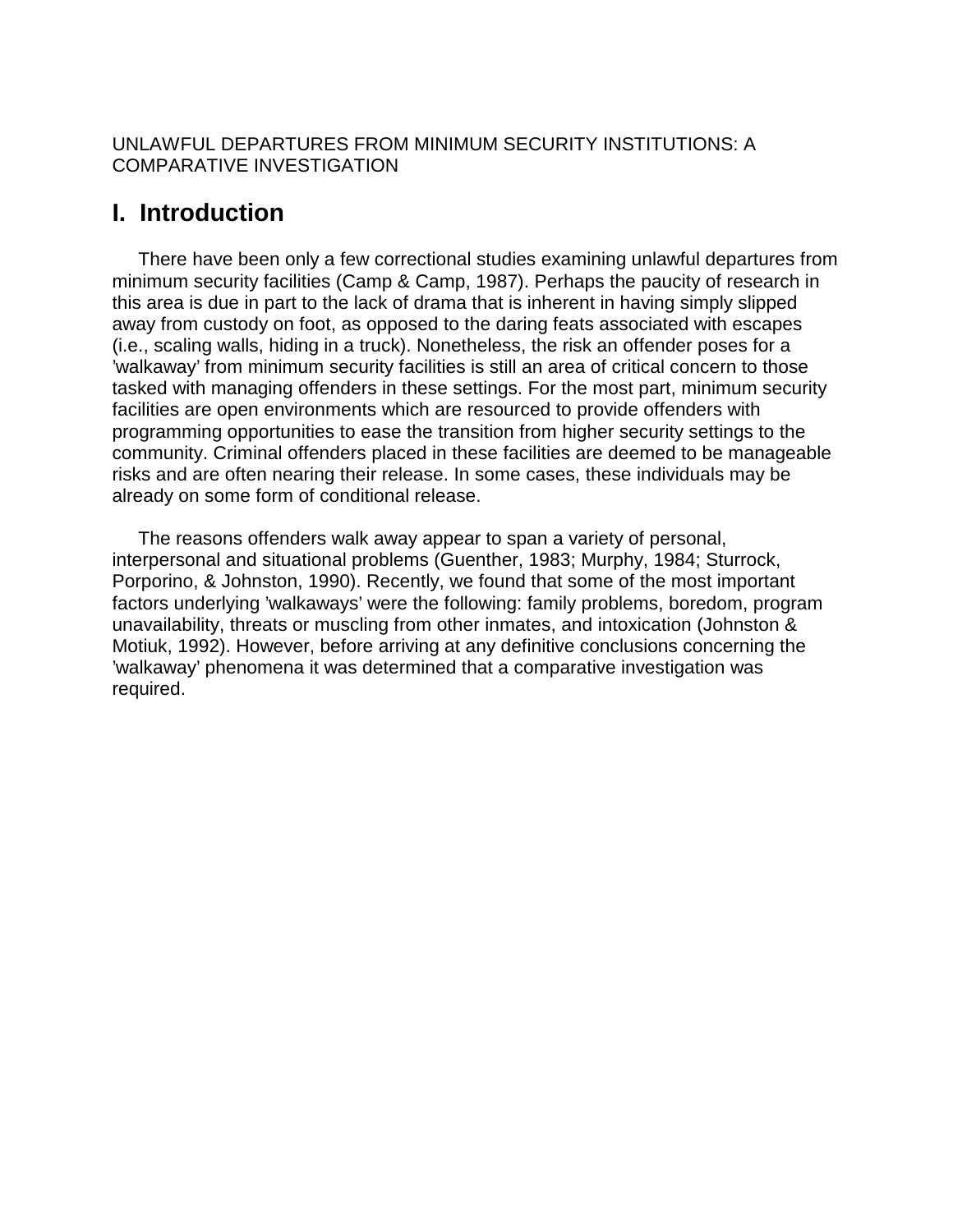### **Il. Present Study**

 The purpose of the present study was to compare a group of federal offenders who had walked away from minimum security facilities to a matched sample of similarly situated offenders who had remained in custody (i.e., 'non- walkaways') on a variety of relevant measures. In order to conduct a comparative investigation, offenders who had unlawfully departed from minimum security facilities over a specified time period were to be matched with offenders who had remained in custody, had the same sentence length, and had been in minimum security institutions at the same time. Aside from these matching criteria, 'non-walkaway' offenders would be randomly selected from listings of the available minimum security population.

 Information on 'walkaway' and 'non-walkaway' offenders was retrieved from the following automated sources: Correctional Service Canada's (CSC) Offender Information System (OIS) and Security Incident System (SIS), as well as the Canadian Police Information Centre (CPIC) system. These sources of information were also used to administer several standardized classification instruments: the Custody Rating Scale (Porporino, Motiuk, & Johnston, 1989) and the Statistical Information on Recidivism scale (Nuffield, 1982).

 A series of comparisons was made between the 'walkaway' and 'non-walkaway' offenders in order to determine if there were any factors which might distinguish these two groups in terms of offender characteristics, criminal conviction record, prison incident history and classification.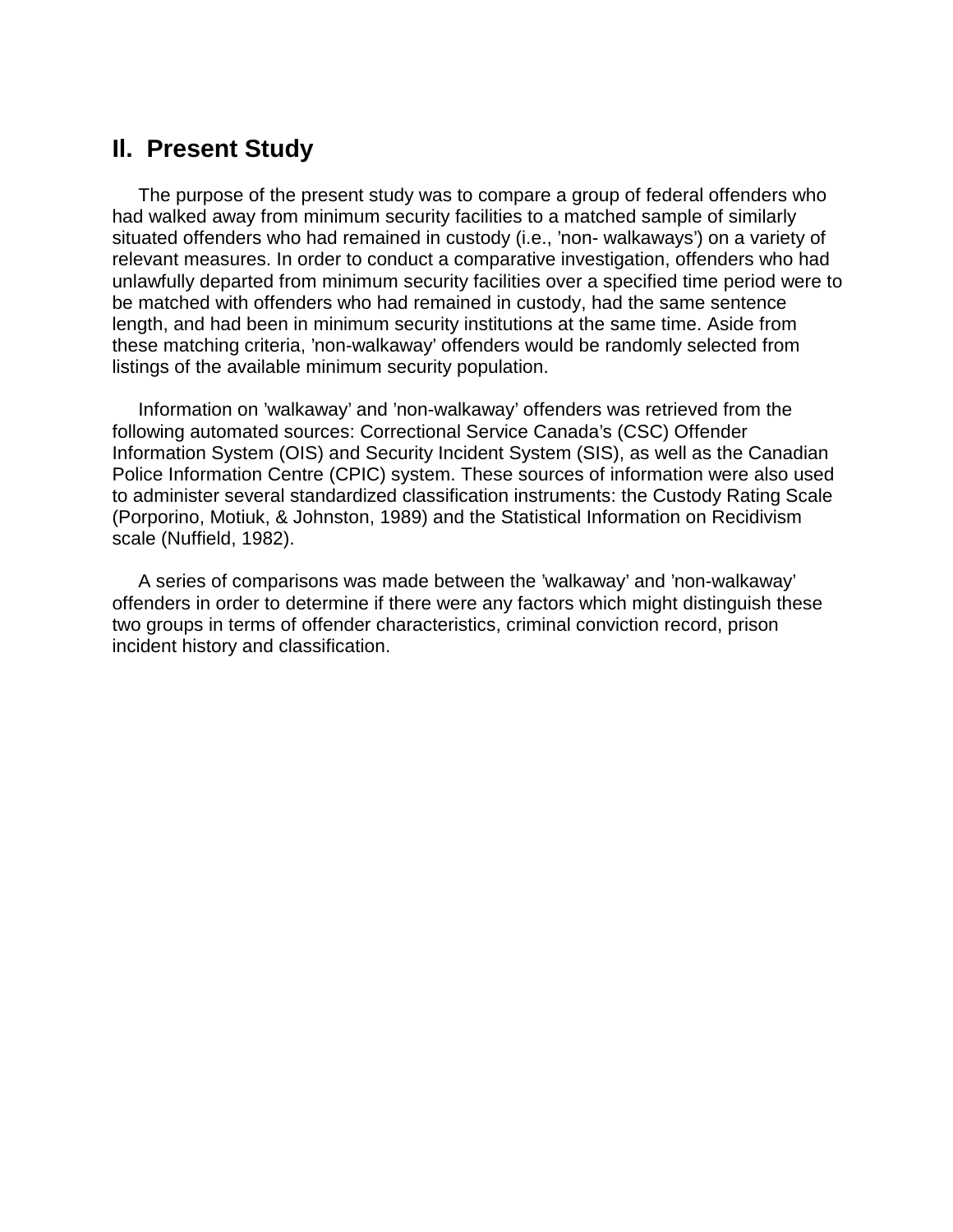# **Ill. Method**

### **Subjects**

 A 'walkaway' sample of 70 federally sentenced male offenders who had unlawfully departed from minimum security facilities in the Ontario region over a 15 month period were selected for this study. The minimum security settings included: Bath Institution (n  $= 26$ ), Beaver Creek Institution (n = 6), Frontenac Institution (n = 29) and Pittsburg Institution ( $n = 9$ ). Each 'walkaway' in the sample was matched to an offender who had remained in custody on the basis of the following criteria: 1) date of admission, 2) sentence length and 3) minimum security placement.

#### **Matching Procedure**

 The matching criteria were applied as follows. First, a sampling population was created of all federal male offenders who were in Ontario minimum security institutions (i.e., Bath, Beaver Creek, Frontenac, Pittsburg) during the time period in which the 'walkaways' took place. Then, offenders who had remained in custody were selected on the basis of their admission date to federal corrections and length of sentence. In total, 771 such offenders were in Ontario minimum security facilities during the sampling period. From this pool of potential candidates, 70 cases were randomly selected and formed a comparison group of 'non-walkaways'.

 Table 1 presents comparisons between 'walkaways' and 'non-walkaways' on the three matching variables: 1) sentence length, 2) the amount of time (in days) spent in custody before being transferred to a minimum security facility, and 3) the amount of time (in days) between placement in minimum security and warrant expiry date. As Table 1 shows, 'walkaways' did not significantly differ from 'non-walkaways' on any of the matching variables used in this investigation.

| Variables             | 'Walkaways"    | 'Non-Walkaways' |    |
|-----------------------|----------------|-----------------|----|
| Sentence Length*      | 3.73 years     | 3.81 years      | ns |
| Days Until Minimum    | $M = 300.4$    |                 | ns |
| Placement             | $SD = 417.5$   |                 |    |
| Days from Minimum     | $M = 1,139.7$  | $M = 1,123.2$   | ns |
| Placement to          | $SD = 1,013.7$ | $SD = 1,004.9$  |    |
| <b>Warrant Expiry</b> |                |                 |    |

| Table 1. -- Group Comparisons: Matching Variables |  |  |  |
|---------------------------------------------------|--|--|--|
|---------------------------------------------------|--|--|--|

Note:  $M = Mean$  (average),  $SD = Standard Deviation$ ,  $ns = non-significant$ .

\* 'Sentence Length' excludes the lifers in each group  $(n = 1)$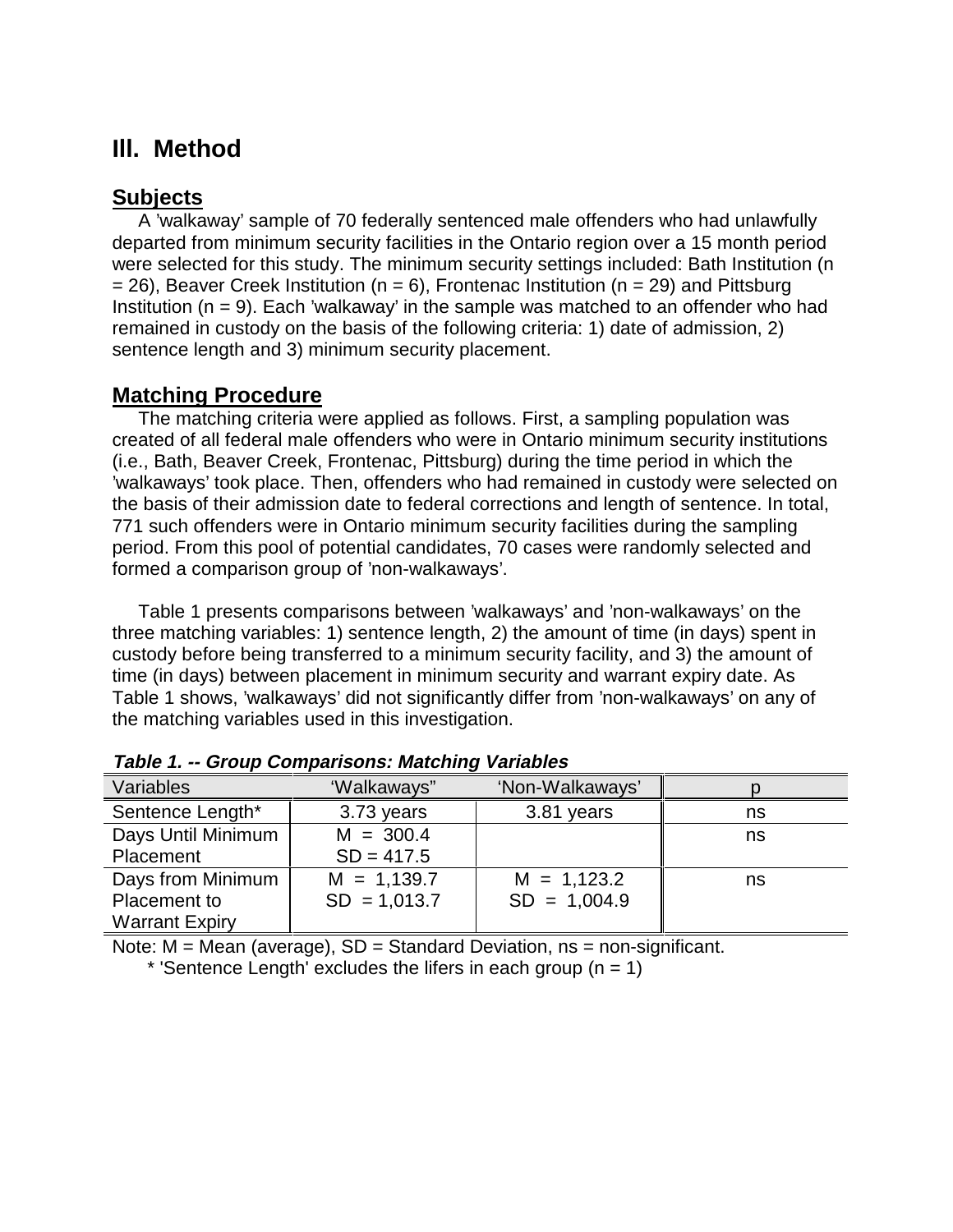#### **Data Gathering Process**

 Data were gathered on the entire study sample of 140 federal offenders from a variety of sources. The CSC's automated Offender Information System (OIS) provided general demographics (e.g., age, marital status), current offence characteristics (e.g., type), as well as correctional process variables (e.g., admission type, parole eligibility dates, warrant expiry date).

 CSC's automated SIS database provided information on all recorded incidents (e.g., possession of contraband, inmate assault) that an offender was involved in during their period(s) of federal supervision. This information was broken down into the following categories: violence (e.g., assault on inmate, assault on staff, inmate fight), escape (e.g., prison breach, 'walkaway', fail to return from temporary absence), contraband (e.g., possession, under the influence, receiving/transporting), and general behaviour problems (e.g., theft, Protective Custody request, vandalism).

 The CPIC system was also utilized. CPIC data are basically comprised of each offenders' criminal record. Here, the complete offence history of an offender is recorded, which includes all criminal convictions, the date of each conviction, as well as the sentence imposed for each conviction.

 The above-noted sources were also used to apply several standardized classification instruments. These included the Custody Rating Scale (Porporino et al., 1989) and the Statistical Information on Recidivism (SIR) scale (Nuffield, 1982).

 The Custody Rating Scale is an empirically derived scale used to assist in the initial penitentiary placement of offenders. It is composed of two separate subscales or dimensions: 1)Institutional Adjustment (IA) and 2) Security Risk (SR). Based on an offender's criminal history, age, offence type, prison history and personal adjustment, Institutional Adjustment and Security Risk scores are calculated and the intersection of these scales classifies an offender into one of three custody levels (i.e., minimum [IA < 79.5 and SR < 58.5], medium [IA < 94.5 and SR < 133.5 and (IA > 79.5 or SR > 58.50)], maximum [IA >94.5 or SR > 133.5]).

 The Statistical Information on Recidivism scale utilizes offence history, social history and personal information on offenders to calculate a score which rates the offender in terms of their risk for recidivism. These scores correspond to five different levels of risk; "Poor" (-30 to -9), "Fair to Poor" (-8 to -5), "Fair" (-4 to 0), "Good" (+ 1 to +5), and "Very Good" (+6 to +27). It should be noted, however, that since complete information on each offender could not be captured in order to precisely score several items on the Custody Rating Scale and Statistical Information on Recidivism scale (e.g., "street stability", degree of alcohol/drug abuse), it was decided to give offenders the benefit of the doubt and score in the positive direction (i.e., towards under-classification in terms of security and risk rating) where information was ambiguous or lacking. That is, if there was uncertainty on any of the rating questions, a minimum score was entered. There were few instances where these adjustments had to be made.

## **IV. Results**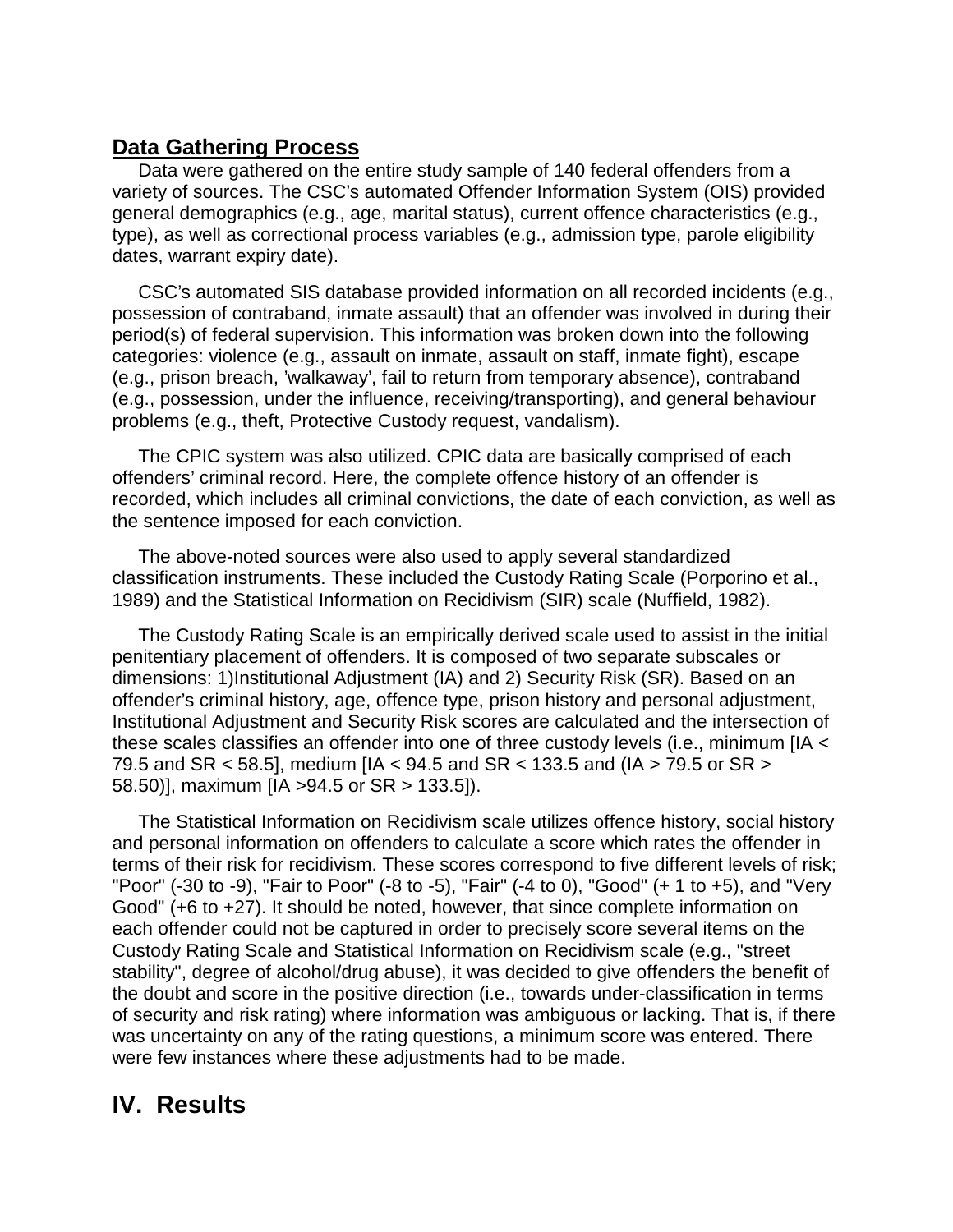# **A. General Demographics**

 Table 2 presents background characteristics for the 'walkaway' and 'non-walkaway' groups. Statistical analyses revealed that the 'walkaways' were younger than the 'nonwalkaway' group (p<.001), and that the average age difference was approximately 9 years. There were no significant differences between the two groups in terms of the following: marital status, race, serving sentences for offenses falling under Bill C-67 definition (e.g., violent offenses against persons excluding homicide) or number of previous incarcerations or jail terms (defined as 30 days or more). Although there was a tendency for 'walkaway' offenders to have served shorter periods in higher security custody before their transfer to minimum security, the difference between them and 'non-walkaways' was not statistically significant.

| <b>Variables</b>          | 'Non-Walkaways'<br>'Walkaways' |                | р      |  |  |
|---------------------------|--------------------------------|----------------|--------|--|--|
| Age:                      | $M = 27.2$ yrs                 | $M = 36.2$ yrs | < .001 |  |  |
|                           | $SD = 6.2$                     | $SD = 10.0$    |        |  |  |
| <b>Marital Status:</b>    |                                |                |        |  |  |
| Single                    | 58.5%                          | 44.3%          |        |  |  |
| <b>Married</b>            | 41.5%                          | 55.7%          |        |  |  |
| Race:                     |                                |                |        |  |  |
| Caucasian                 | 97.1%                          | 88.6%          |        |  |  |
| Other                     | 2.8%                           | 11.4%          | ns     |  |  |
| Violent Offence(s):       | 28.6%                          | 25.7%          | ns     |  |  |
| <b>First Federal Term</b> | 55.7%                          | 64.3%          | ns     |  |  |
|                           |                                |                | ns     |  |  |

#### **Table 2. -- Group Comparisons: General Demographics**

Note:  $M = Mean$  (average),  $SD = Standard Deviation$ ,  $ns = non-significant$ .

### **B. Criminal Conviction Record**

 The criminal conviction histories of the 'walkaways' and 'non-walkaways' are presented in Table 3. We note that the most notable difference between the two groups was in relation to the number of Break and Enter convictions. 'Walkaways' had more than double the number of convictions for Break and Enter as compared to 'nonwalkaways'. Interestingly, 'non-walkaways' were found to have had more convictions for impaired driving ( $p < .05$ ) and drug-related offenses ( $p < .01$ ).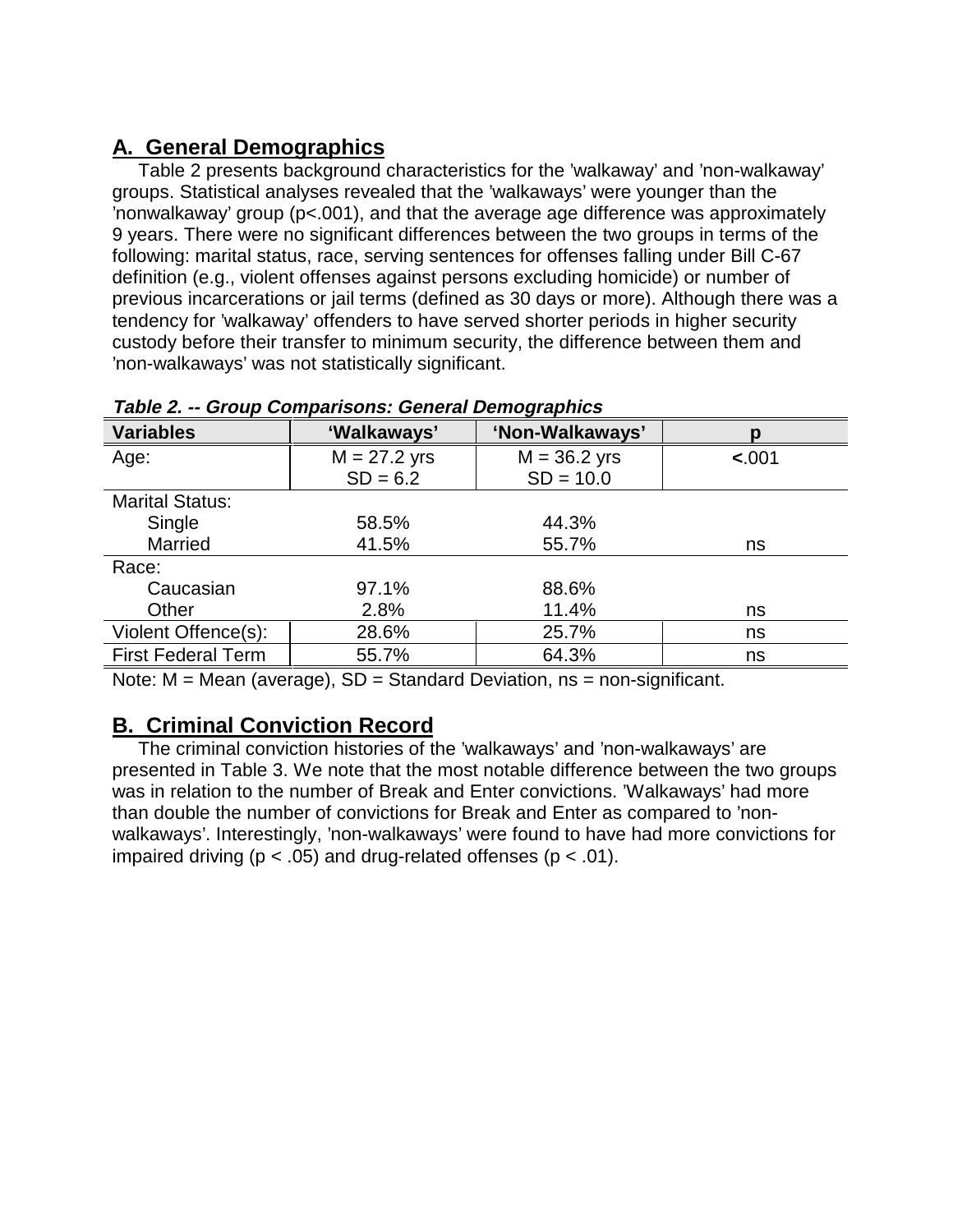| <b>Type of Conviction</b> |             | 'Walkaways' |             | 'Non-Walkaways' |        |
|---------------------------|-------------|-------------|-------------|-----------------|--------|
|                           | <b>Mean</b> | (SD)        | <b>Mean</b> | (SD)            | p      |
| 2nd Degree Murder         | .01         | (.12)       | .03         | (.24)           | ns     |
| Manslaughter              | .01         | (.12)       | .01         | (.12)           | ns     |
| Assault                   | .76         | (1.09)      | .77         | (1.26)          | ns     |
| Sexual                    | .03         | (.17)       | .06         | (.29)           | ns     |
| Robbery                   | 1.04        | (1,62)      | .71         | (1.47)          | ns     |
| Escape                    | .50         | (.94)       | .13         | (44)            | $-.01$ |
| <b>UAL</b>                | .36         | (.85)       | .06         | .29)            | $-.01$ |
| <b>Fail Supervision</b>   | .70         | (.89)       | .70         | (1.36)          | ns     |
| <b>Break and Enter</b>    | 9.63        | (13.38)     | 4.14        | (7.59)          | $-.01$ |
| <b>Theft</b>              | 1.99        | (3.40)      | 1.64        | (2.90)          | ns     |
| Posession of Stolen       | 2.99        | (4.75)      | 2.50        | (6.75)          | ns     |
| Property                  |             |             |             |                 |        |
| <b>Impaired Driving</b>   | .60         | (1.19)      | 1.49        | (3.62)          | $-.05$ |
| Drugs                     | .70         | (1.20)      | 1.77        | (2.95)          | $-.01$ |
| Auto/Traffic              | .83         | (1.38)      | .83         | (2.21)          | ns     |
| Weapons                   | .51         | 1.03        | .51         | (0.76)          | ns     |
| <b>Total</b>              | 31.11       | (27.34)     | 22.87       | (19.66)         | $-.04$ |

**Table 3. -- Group Comparisons: Criminal Conviction Record**

Note: Mean = Average, SD = Standard Deviation, ns = non-significant.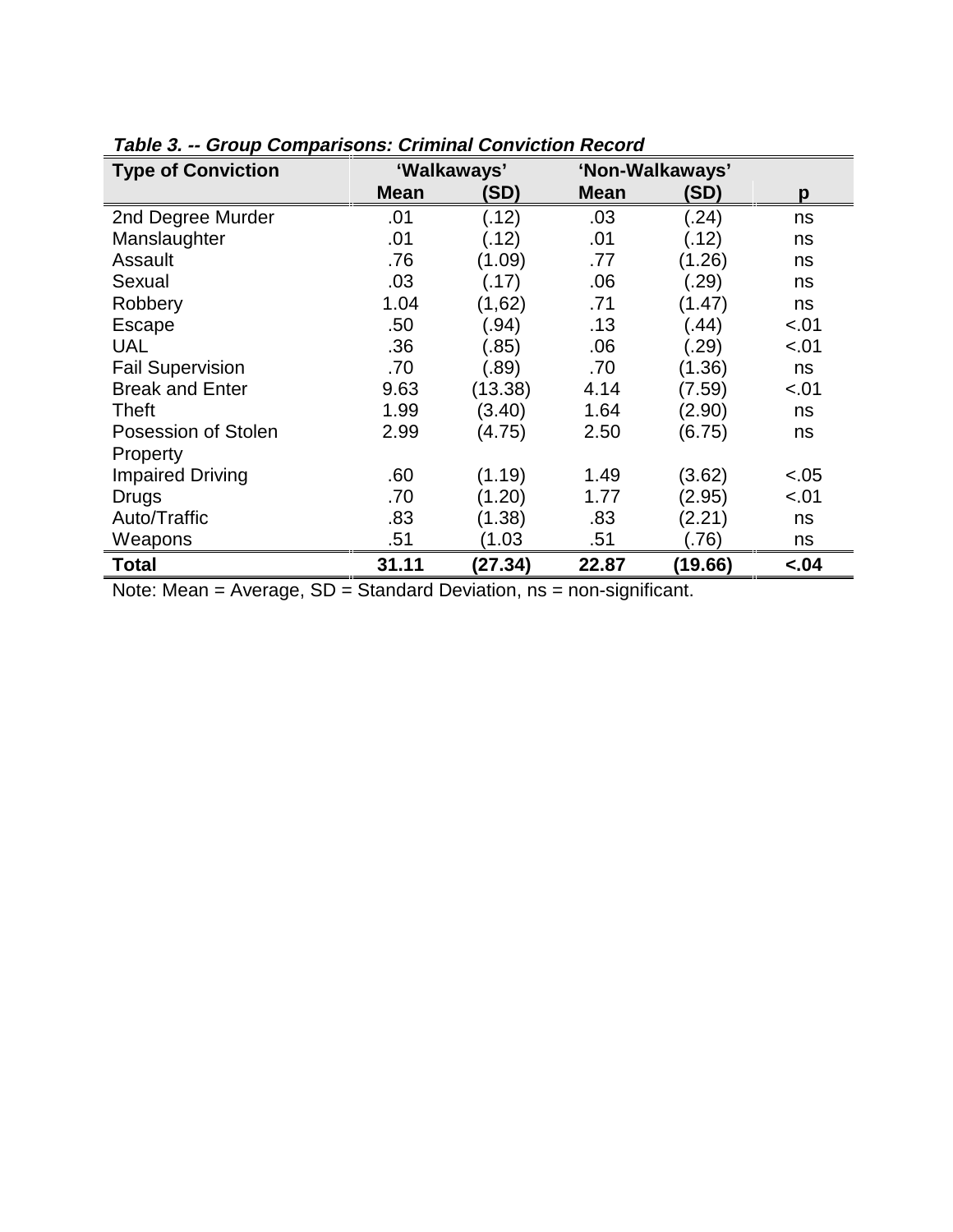## **C. Prison Incident History**

 In Table 4, we present the number of security incidents (i.e., violence, contraband, behavior problems, escape, etc.) recorded while in federal custody for both the 'walkaway' and 'non-walkaway' samples. Statistical analyses revealed that 'walkaways' were significantly more likely to have had security incidents than the matched 'nonwalkaway' sample (p<.01). It is noteworthy that nearly three out four offenders in the 'walkaway' sample had at least one security incident and more than a third had been involved in three or more incidents.

| Number of Incidents | 'Walkaways' | 'Non-Walkaways' |  |  |  |  |
|---------------------|-------------|-----------------|--|--|--|--|
| <b>None</b>         | 24.3%       | 65.7%           |  |  |  |  |
| One                 | 24.3%       | 11.4%           |  |  |  |  |
| Two                 | 14.3%       | 8.6%            |  |  |  |  |
| Three or more       | 36.9%       | 14.1%           |  |  |  |  |

**Table 4. -- Group Comparisons: Prison Incident History**

Table 5 presents the mean number of types of security incidents for both the 'walkaway' and 'non- walkaway' groups. Overall, the results indicated that 'walkaways' as a group were involved in three times as many incidents as 'non-walkaways'. Furthermore, 'walkaways' were found to be significantly more involved in incidents of violence (p<.01), contraband (p<.02) and escape (p<.01) as compared to 'non-walkaways'.

|                          | 'Walkaways' |        | 'Non-Walkaways' |        |         |
|--------------------------|-------------|--------|-----------------|--------|---------|
| Type of Incident         | Mean        | (SD)   | Mean            | 'SD'   |         |
| Violence                 | .73         | (1.35) | .20             | (0.60) | $-.01$  |
| Contraband               | .60         | (1.18) | .21             | (.56)  | $-.02$  |
| <b>Behavior Problems</b> | .30         | (.64)  | .16             | (44)   | ns      |
| Escape                   | .34         | (.93)  | .04             | (27)   | $-.01$  |
| Other                    | .59         | (1.16) | .39             | (1.12) | ns      |
| <b>Total Incidents</b>   | 2.76        | (3.86) | 1.01            | (1.97) | $-.001$ |

#### **Table 5. -- Group Comparisons: Type of Prison incidents**

Note: Mean = Average, SD Standard Deviation, ns = non-significant.

### **D. Offender Classification**

 Retrospectively, we administered to each 'walkaway' and 'non-walkaway' in the two study samples both the Custody Rating Scale and the Statistical Information on Recidivism scale. From the scores derived from these two classification instruments we statistically compared the 'walkaway' and 'non-walkaway' groups to determine whether there were any meaningful differences between them. An inspection of Table 6 reveals that the 'walkaways' were found to be rated as requiring higher levels of custody (p < .001) and that they scored as poorer risks for recidivism ( $p < .001$ ). Interestingly, a further breakdown of Custody Rating Scale total scores into Institutional Adjustment and Security Risk components showed that 'walkaways' were significantly at higher risk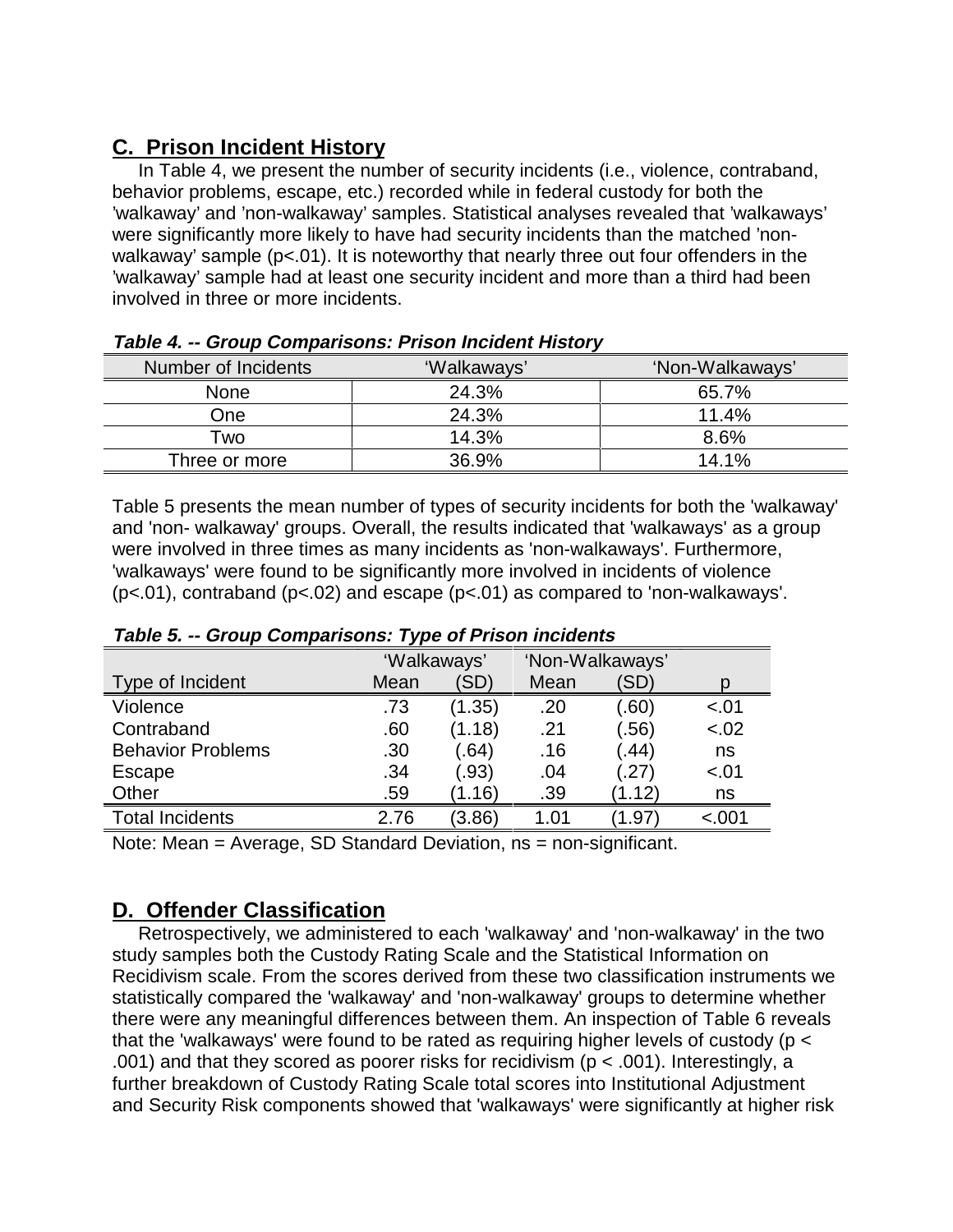to experience adjustment problems while in prison relative to their 'non-walkaway' counterparts ( $p < .001$ ).

|            | 'Walkaways' |         | 'Non-Walkaways' |          |         |
|------------|-------------|---------|-----------------|----------|---------|
| Instrument | Mean        | (SD)    | Mean            | (SD)     |         |
| <b>SIR</b> | $-9.93$     | (4.94)  | .54             | (8.90)   | < .001  |
| CRS: IA    | 43.69       | (14.21) | 25.34           | (12.85)  | < .001  |
| CRS: SR    | 60.27       | (11.00) | 57.62           | (19, 63) | ns      |
| CRS: Total | 103.96      | (20.48) | 83.44           | (25.71)  | $-.001$ |

**Table 6. -- Group Comparisons: Classification Systems**

Note: Mean = Average,  $SD = Standard Deviation$ ,  $ns = non-significant$ . SIR = Statistical Information on Recidivism Scale

CRS = Custody Rating Scale; IA = Institutional Adjustment, SR = Security Risk

### **E. Prediction Model**

 In order to "discriminate" between 'walkaway' and 'non-walkaway' cases and predict into which category or group a particular case falls, we attempted to construct a prediction model based upon the values of the following set of variables: age, total number of convictions, number of convictions for break and enter, number of convictions for escape, total number of incidents while in federal custody, number of escapes while in federal custody, CRS Institutional Adjustment and SIR scores. Then, using discriminant analysis, a statistical technique in which linear combinations of variables are used to distinguish between two or more categories of cases, we evaluated our classification model. It was expected that this procedure would tell us what proportion of cases are classified correctly and if there is evidence of any systematic misclassification of cases.

In Table 7, we present the overall classification rate which is nearly 81% ( $n = 113$ ). That is, we found that using our prediction model as described above we could correctly identify eight out of ten offenders as being either a 'walkaway' ( $n = 59$ ) or 'nonwalkaway' case ( $n = 54$ ). Moreover, the classification results table shows that the analysis was most successful in classifying cases from the 'walkaway' group (84.3%).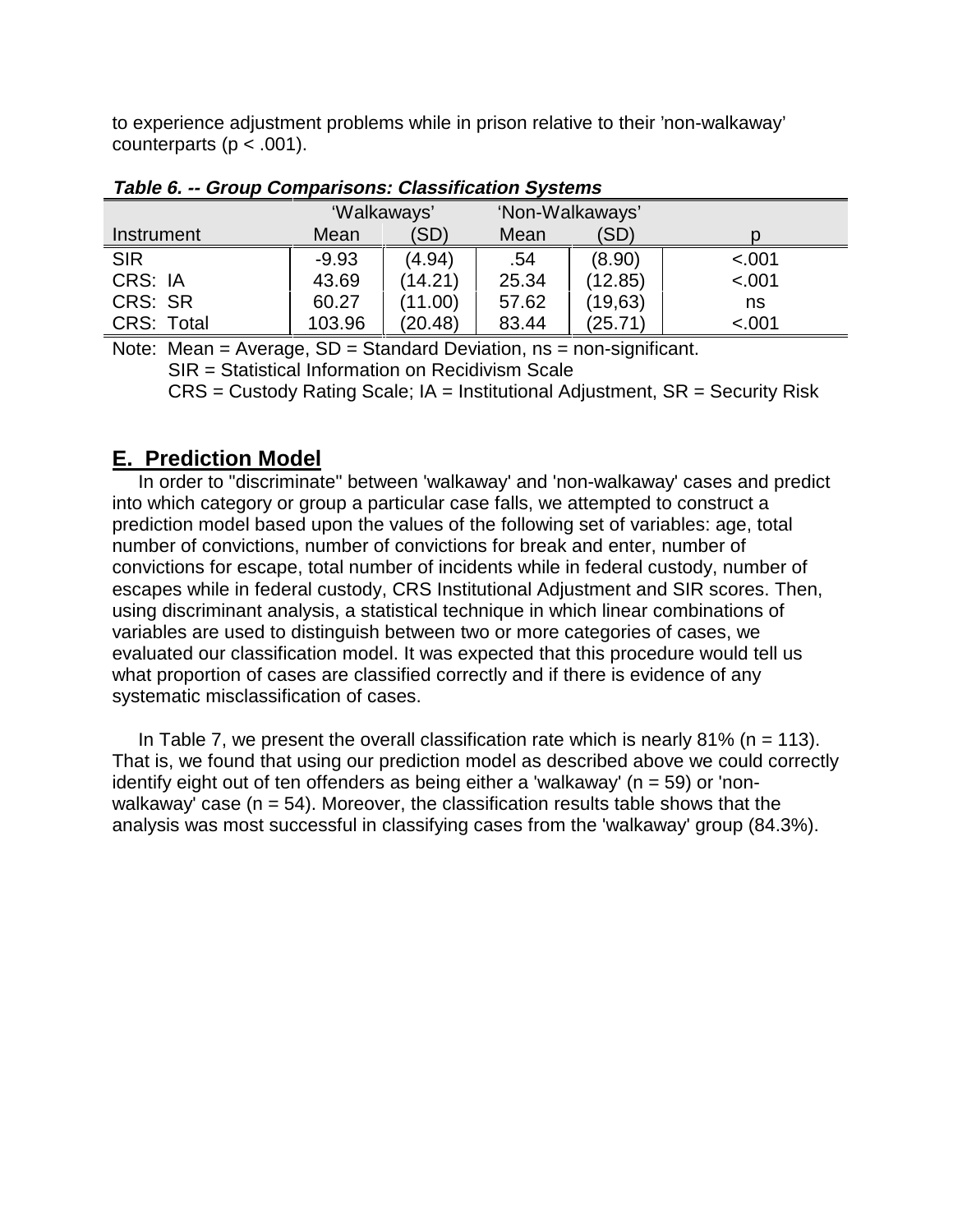|                        | <b>ACTUAL GROUP</b> |                 |  |  |
|------------------------|---------------------|-----------------|--|--|
| <b>PREDICTED GROUP</b> | 'Walkaway'          | 'Non-Walkaways' |  |  |
| 'Walkaway'             | 59 (84.3%)          | 16 (22.9%)      |  |  |
| 'Non-Walkaway'         | 11 (15.7%)          | 54 (77.1%)      |  |  |
| Total                  |                     | 70              |  |  |

**Table 7. -- Group Comparisons: Prediction Model**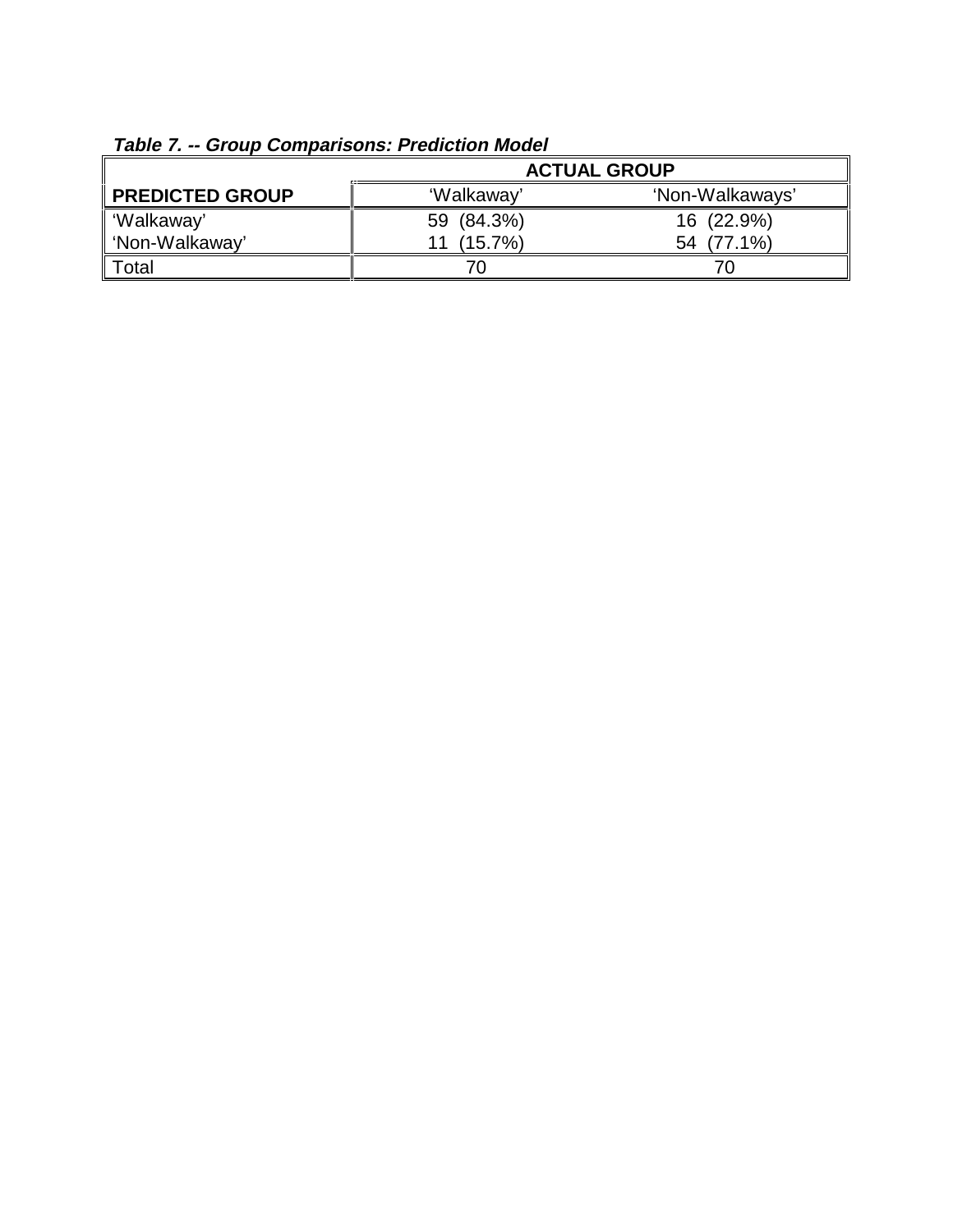## **V. Discussion**

 In comparing a sample of 'walkaways' to a matched group of similarly situated minimum security offenders who had remained in federal custody, a number of interesting and meaningful differences were found. With respect to general demographics, the only distinguishing factor found was that the 'walkaways' were significantly younger than the non- walkaway' comparison group (Mean = 27.2 yrs. versus Mean = 36.2 yrs., respectively). While there was a trend for 'walkaways' to be Caucasian, single, and sentenced for major admitting offences which were violent, none of these variables statistically distinguished them from 'non-walkaways'.

 There were, however, a number of aspects of the 'walkaways' criminal records which served to distinguish them from 'non-walkaways'. Even though the 'walkaway' and 'nonwalkaway' groups were found to have experienced the same number of previous incarcerations, the 'walkaways' had significantly more criminal convictions than their 'non-walkaway' counterparts. In particular, the 'walkaways' had been convicted more times for Break and Enter, and it is noteworthy that in a sample of 70 such offenders, the average number of these charges was nearly 10 per offender ... more than double than that for the non-walkaways'. The criminal records of the 'walkaway' sample also included significantly more convictions for previous escapes and being Unlawfully at Large (UAL). Again, the average number of escape/UAL convictions for the 'walkaways' was more than twice that of the 'non-walkaway' group. The 'walkaways' were also involved in significantly more incidents of violence (e.g., fighting, assault) and contraband (e.g., possession, under the influence) than those who had not unlawfully departed from their minimum security institution.

 On the other hand, the 'non-walkaway' group had significantly more convictions for impaired driving and drug-related offenses (e.g., trafficking, possession). In fact, the 'non-walkaways' average number of impaired driving and drug convictions was more than twice that of the 'walkaways'.

 In examining the prison incident history of the two groups, the pattern for the 'walkaways' stood in significant contrast to that found for the 'non-walkaways'. Here, it was found that the majority of 'non-walkaways' (65.7%) had no record of prison incidents while for the 'walkaways', only 24.3% had no history of incidents while in federal custody. One out of every three of the 'walkaway' offenders were involved in at least three prior security incidents as compared to 14.1% for the 'non-walkaways'. Overall, the 'walkaways' had on average more than twice the number of security incidents than the 'non- walkaways'. Another important finding was that 'walkaways' were found to have significantly more incidents of escape (which included previous 'walkaways', UALs, escort escapes, etc.) than the 'non-walkaways'.

 When the Custody Rating Scale was applied retrospectively to the two comparison groups it was found that the scores for 'walkaways' were significantly higher than those of the 'non-walkaways'. Upon further examination, it was also found that the 'walkaway'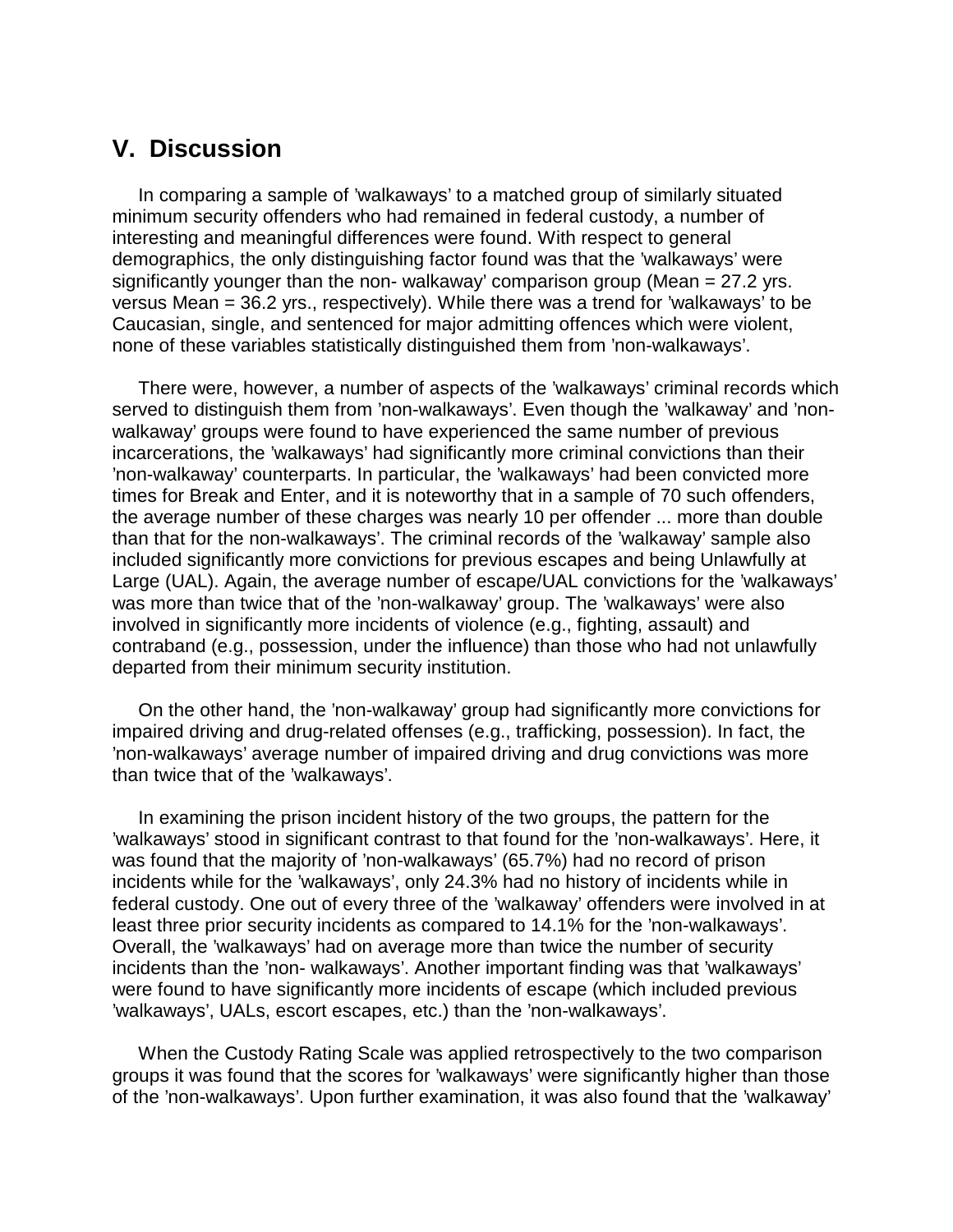group had significantly higher Institutional Adjustment scores than the 'non-walkaways'. This would indicate that as a whole, the 'walkaway' group would be more likely to experience adjustment problems in a minimum security setting relative to their 'nonwalkaway' counterparts.

 The comparative analyses also revealed that the 'walkaway' offenders scored significantly poorer on the Statistical Information on Recidivism scale than the 'nonwalkaways'. In fact, the average score obtained for the 'walkaways' categorized them as "poor" risks whereas the 'non-walkaways' fell into a "fair" risk group. This finding indicates that 'walkaways', as a group, pose a higher risk for re-offending in the community.

 From a risk management perspective, then, it could be concluded that 'walkaway' offenders, aside from being younger than their 'non-walkaway' counterparts, have a number of distinguishing characteristics. In terms of criminal history, 'walkaways' are mostly property offenders, especially in terms of Break and Enter offenses. In addition, the 'walkaways' are distinguishable by virtue of their histories of custody avoidance, including prior 'walkaways', escapes, and UALs. In retrospect, the administration of objective classification instruments demonstrated that 'walkaways' would be likely candidates for experiencing adjustment difficulties when placed in minimum security environments as compared to the 'non-walkaways'. Moreover, their histories of institutional incidents would seem to support this finding.

 The fact that we were able to construct a prediction model using a limited set of variables (i.e., age, conviction record, prison incident history, CRS institutional Adjustment and SIR scores) which could correctly classify nearly 81 % of cases calls for some comment. Any objective classification procedure which can discriminate between 'walkaway' and 'non-walkaway' case has some practical value for correctional managers in minimum security settings. However, before such a classification approach is adopted the model should be tested on another sample to see if it replicates.

 Although this second study was limited to an examination of "static' (e.g., criminal history) factors, it confirms the findings of the initial study in that those offenders who unlawfully depart from minimum security settings appear to be high risk for experiencing adjustment problems while in prison and for re-offending in the community. Perhaps most noteworthy in this investigation was the finding that objective intake assessment procedures for classifying offenders could differentiate between those who remain in custody from those who unlawfully depart from custody. It would appear that this study has also served to demonstrate the relative efficacy of these classification instruments in meeting important correctional objectives.

 We could conclude the following: the use of objective classification instruments administered upon intake to prison, and the development of efficient and valid assessment procedures specifically adapted for inmates nearing release, would increase our ability to identify those offenders who are likely to experience adjustment difficulties while in minimum security facilities. Once identified, those case management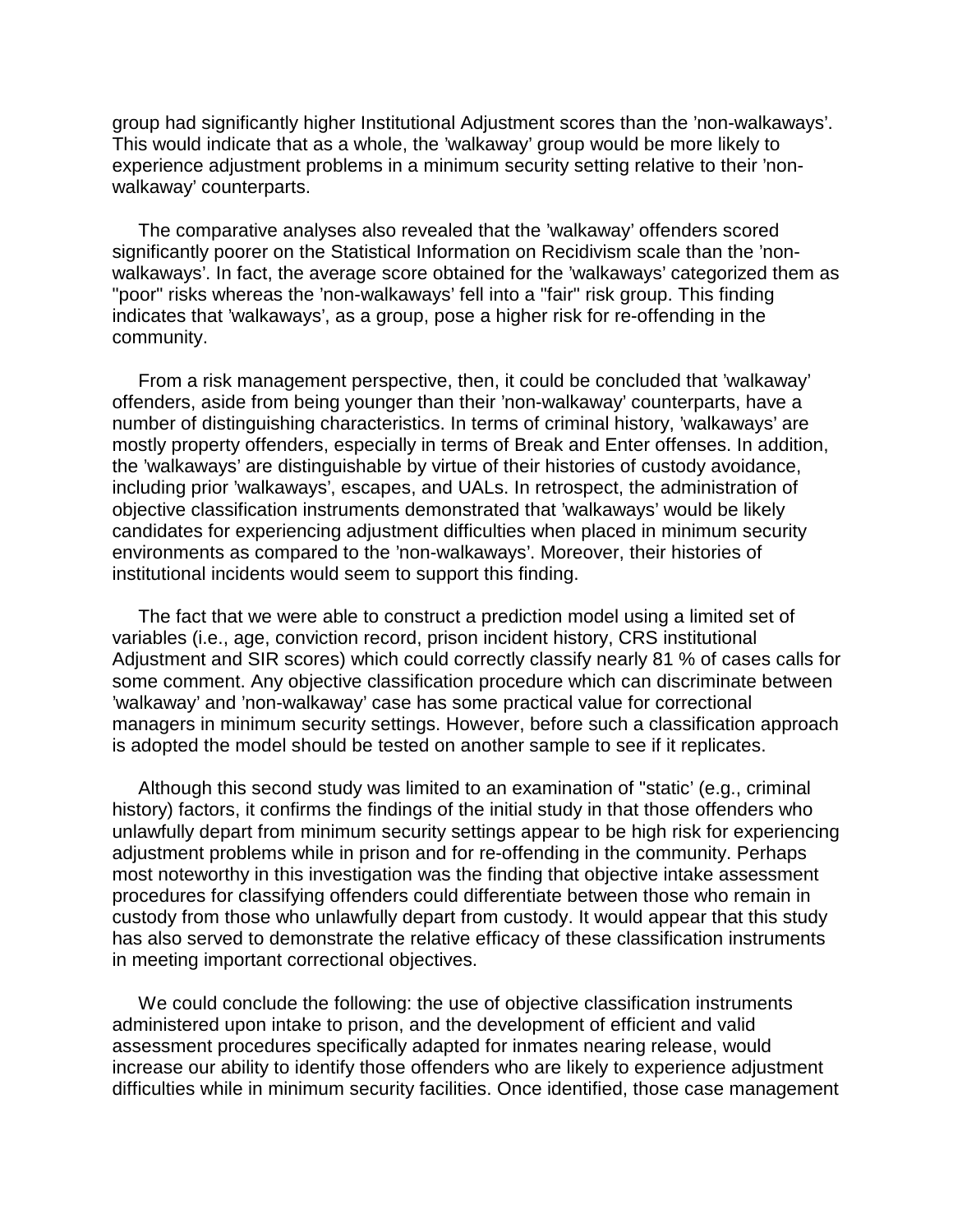practices (i.e., intensive supervision and augmented service delivery) which have been adopted for managing high risk offenders in the community could be similarly applied to higher risk cases in minimum security settings.